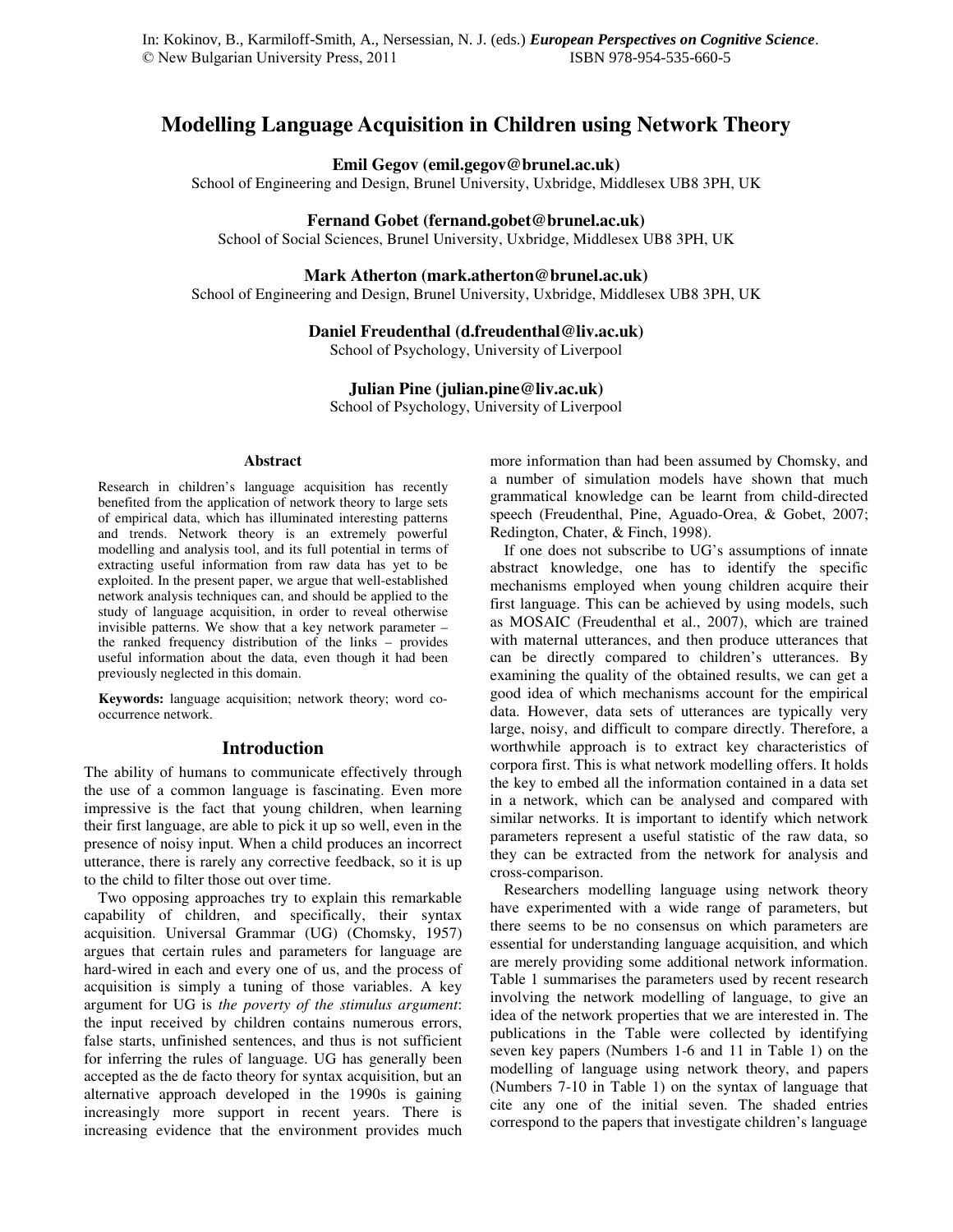|                | Ref. Network Type Language Length MLU N |                    |   |              |              | E.                        |   | GCC NCC < k> AC DC NN     |              |   |                           |   | D            | L                         | $\mathsf{C}$              | $P(k)$ $P(f)$ $P(b)$      |              |              |
|----------------|-----------------------------------------|--------------------|---|--------------|--------------|---------------------------|---|---------------------------|--------------|---|---------------------------|---|--------------|---------------------------|---------------------------|---------------------------|--------------|--------------|
| $\mathbf{1}$   | co-occurrence                           | English            |   | $\mathsf{x}$ | X            | X                         |   |                           | X            |   |                           |   |              |                           |                           |                           |              |              |
| 2              | co-occurrence                           | English            |   |              | x            | x                         |   |                           | X            |   |                           |   |              | X                         | X                         | X                         |              |              |
| 3              | semantic                                | English            |   |              | x            | х                         |   |                           | X            |   |                           |   |              | x                         | x                         | х                         |              |              |
| 4              | co-occurrence                           |                    |   |              |              |                           |   |                           |              |   |                           |   |              |                           |                           |                           |              |              |
|                | syntactic                               | English            |   |              | $\mathsf{x}$ | X                         |   |                           | X            |   |                           |   |              | X                         | $\mathsf{x}$              | X                         |              |              |
|                | semantic                                |                    |   |              |              |                           |   |                           |              |   |                           |   |              |                           |                           |                           |              |              |
| 5              | syntactic                               | English            |   | $\mathsf{x}$ | X            | $\boldsymbol{\mathsf{X}}$ |   |                           | X            |   |                           |   |              | $\mathsf{x}$              | $\boldsymbol{\mathsf{x}}$ | $\boldsymbol{\mathsf{x}}$ | $\mathsf{x}$ |              |
| 6              | co-occurrence                           | English            |   | $\mathsf{x}$ | X            | $\boldsymbol{\mathsf{x}}$ |   |                           | $\mathsf{x}$ |   | $\boldsymbol{\mathsf{X}}$ |   |              |                           |                           |                           |              |              |
| $\overline{7}$ | dependency<br>syntactic                 | English            |   |              | X            | X                         |   |                           | X            |   |                           |   | $\mathsf{x}$ | $\boldsymbol{\mathsf{x}}$ | $\boldsymbol{\mathsf{x}}$ | $\mathsf{x}$              |              |              |
| 8              | char. structure                         | Chinese            |   |              | X            | x                         |   |                           | X            | X |                           |   |              | X                         | X                         | X                         |              |              |
| 9              | co-occurrence                           | Chinese            |   |              | x            | X                         |   |                           | x            | X |                           | X |              | X                         | x                         | X                         | X            | $\mathsf{x}$ |
|                | 10 co-occurrence                        | Chinese            | X |              | x            | x                         | x | x                         | X            |   |                           |   | x            | x                         | x                         | х                         |              |              |
| 11             | co-occurrence                           | Chinese<br>English | x |              | X            | X                         | X | $\boldsymbol{\mathsf{x}}$ | X            |   |                           |   | X            | X                         | X                         | X                         |              |              |

Table 1: Parameters of interest in linguistic networks

**References:** 1. (Ke & Yao, 2008); 2. (Cancho & Solé, 2001); 3. (Motter, De Moura, Lai, & Dasgupta, 2002); 4. (Solé, Corominas-Murtra, Valverde, & Steels, 2010); 5. (Corominas-Murtra, Valverde, & Solé, 2010); 6. (Adamo & Boylan, 2008); 7. (Haitao & Fengguo, 2008); 8. (Li & Zhou, 2007); 9. (Zhou, Hu, Zhang, & Guan, 2008); 10. (Shi, Liang, Liu, & Tse, 2008); 11. (Liang et al., 2009).

acquisition, as opposed to language in general. The research summarised in Table 1 typically focuses on three types of networks: co-occurrence (see Figure 2 for a simple example), syntactic, and semantic; and two languages: English and Chinese. A total of sixteen unique statistical parameters were investigated in these publications, and we will briefly describe them here.

The **Length** of a linguistic data set may refer to the total number of characters, words, or utterances within the sample. The Mean Length of Utterance (**MLU**) is the average number of words in an utterance. To be precise, these two are in fact data set parameters, but they are nevertheless treated like the network parameters here. The total number of network nodes (**N**) and the total number of network links (**E**) are the two most basic network measures. The Giant Connected Component (**GCC**) represents the largest connected part of the entire network, i.e., the cluster with the highest number of nodes. In a connected network (where there are no isolated nodes or clusters of nodes), the GCC is identical to the original network. The Number of Connected Components (**NCC**) is simply the number of network components that are disconnected from one another. The average degree  $\langle k \rangle$  is the average number of links adjacent to a network node. This key parameter reflects the overall connectivity of the network. The

assortativity coefficient (**AC**) measures how assortative the network is, i.e., to what extent high-degree nodes are connected to other high-degree nodes. The degree centralization (**DC**) measures to what extent the links are centralized on a small number of high-degree nodes. The average nearest-neighbour degree (**NN**) of a node is the average degree of the nodes that are connected to the given node. The network diameter  $\boldsymbol{D}$  is the length of the longest path between a pair of nodes, when the shortest possible paths are considered, i.e., containing the fewest links. The average geodesic length *L* is the average length of the shortest paths between all pairs of nodes. The clustering coefficient *C*, averaged among all nodes, measures the likelihood of the neighbours of a node being connected themselves. The node degree distribution  $P(k)$  is the probability distribution of a randomly chosen node with degree *k*. Similarly, the node frequency distribution *P(f)* is the probability distribution of a node with frequency *f*. Finally, the node betweenness distribution *P(b)* is the probability distribution of a node with betweenness centrality *b*.

In the present paper, we investigate eight of these parameters: **MLU**, **N, E**, **GCC**, *<k>*, *L*, *C* and *P(k)*, because they are key parameters in network theory, and they are also widely used in language modelling. In addition, we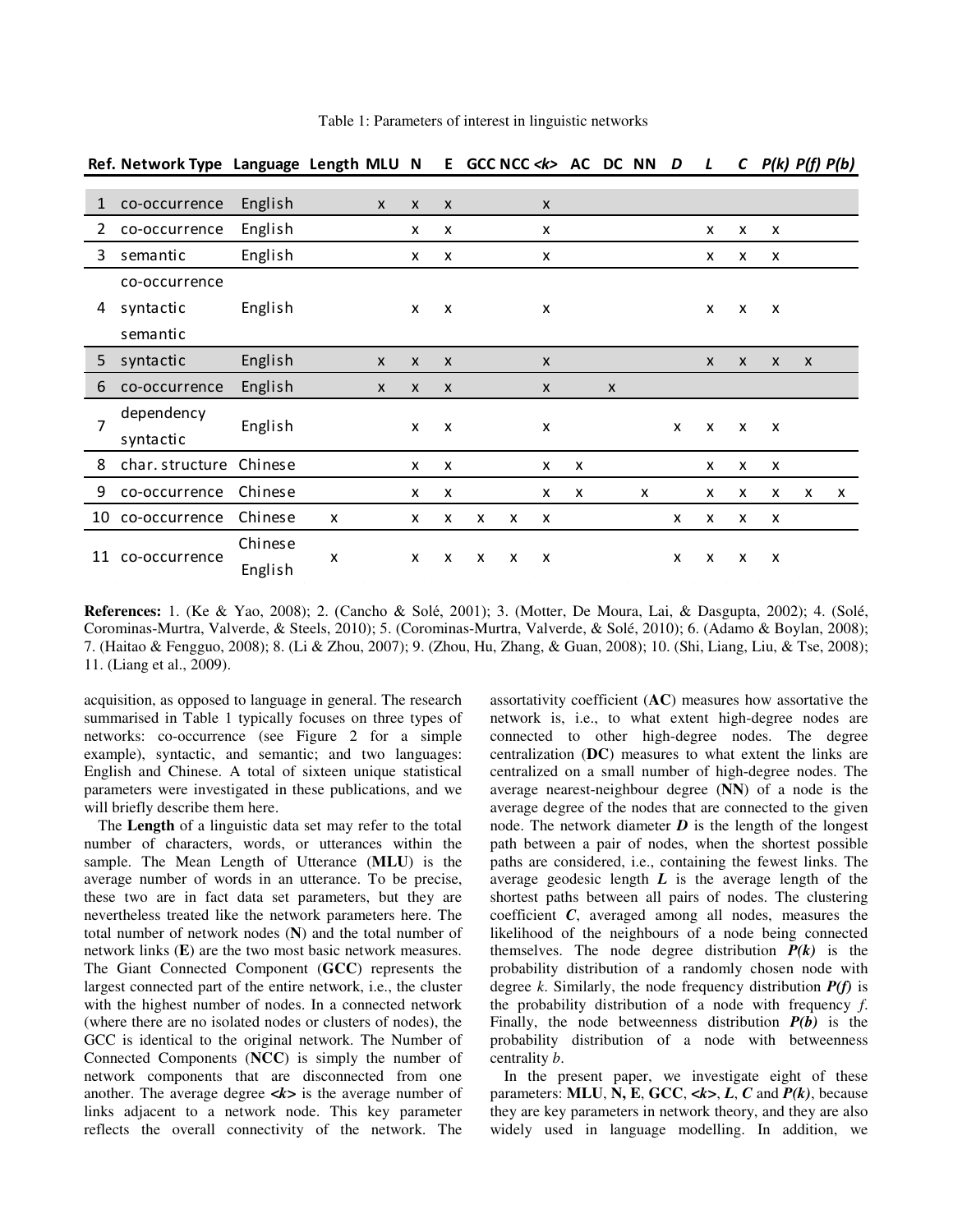highlight another well-known network metric, called the *ranked link frequency distribution*, which has been neglected by the language research community, to the best of our knowledge.

# **Ranked Link Frequency Distribution**

The ranked link frequency distribution shows how the magnitude of link frequencies decreases when the frequencies are sorted in descending order. To compute this function, all the links of the given network are ranked in order of frequency. This frequency is then normalised for consistency to a value between 0 and 1 by dividing all frequencies by the highest frequency in the network. The distribution is defined as the normalised frequency as a function of the rank. This distribution is particularly interesting for studying language because previous research (Corominas-Murtra et al., 2010) has shown that  $P(f)$  – the probability distribution of a node with frequency *f* – in children's syntactic networks follows a power-law. Figure 1 shows an example of a ranked link frequency distribution from our maternal results, which also seems to follow a power law.



Figure 1: Ranked link frequency distribution

A power law is usually described by two parameters: a scaling factor **a** and an exponent **n** (thus,  $f(x) = ax^n$ ). The scaling factor simply determines how much the function is shifted along the y-axis. The exponent controls the slope of the function; thus, a higher **n** (in absolute sense) results in a more skewed distribution. In a co-occurrence network, the presence of a power law means that language productivity is very biased towards some word co-occurrences, which are produced much more often than most other co-occurrences. Based on this, we expect a linear relationship between incremental stages of linguistic development and **n**.

This paper is structured as follows: in Method we describe the data collection and the construction of the networks; in Results we summarise our main findings in terms of parameter correlations and trends; in Discussion we evaluate our results and provide a conclusion.

#### **Method**

This section consists of four subsections: Data Sets, Filtering and Reduction, Construction of Networks, and Analysis of Networks. In Data Sets we describe how linguistic data sets are obtained from two sources: mothers and their children. In Filtering and Reduction we explain the various filtering techniques we used to ensure that the data are consistent for network modelling and analysis. In Construction of Networks we present the steps involved in the creation of word co-occurrence networks from the data. Finally, in Analysis of Networks we outline the analysis done on the networks.

### **Data Sets**

We use data from the Manchester corpus of the CHILDES database (MacWhinney, 2000; Theakston, Lieven, Pine, & Rowland, 2001), which holds large files of logged conversations between mothers and their children, produced while they are interacting at home. Over a significant developmental time period, the children are regularly visited by an experimenter that records all the interactions for a fixed time period. The utterances are recorded on audio tapes that are transcribed to text files by keeping all clearly audible utterances and ignoring anything inaudible. The children's files are partitioned into three discrete, nonoverlapping stages of development, and all the files for a given stage are combined to produce three data sets. We call these stage 1, stage 2 and stage 3. For each mother, the files at the three stages are combined to produce just one data set, as their language should remain fairly stable.

#### **Filtering and Reduction**

Since the raw data set consists of a long list of utterances, some of which have duplicates, those duplicates are removed in order to obtain consistent networks.

After they are filtered, all the data files' lengths – in terms of the number of utterances they contain – are recorded. To make the files as consistent as possible for later systematic analysis, all files are reduced to the length of the shortest file for a particular stage by randomly deleting utterances. The reduction is done using Matlab's random permutation function, which assigns each utterance a unique natural number between 1 and the total number of utterances. Then, to complete the reduction, all utterances that were assigned a number that is larger than the size of the required data set are discarded.

### **Construction of Networks**

Word co-occurrence networks are built using the data in a process consisting of four stages. Figure 2 illustrates a simple version of such a network for the following two sentences: *The cat sleeps*. *The dog wakes the cat*.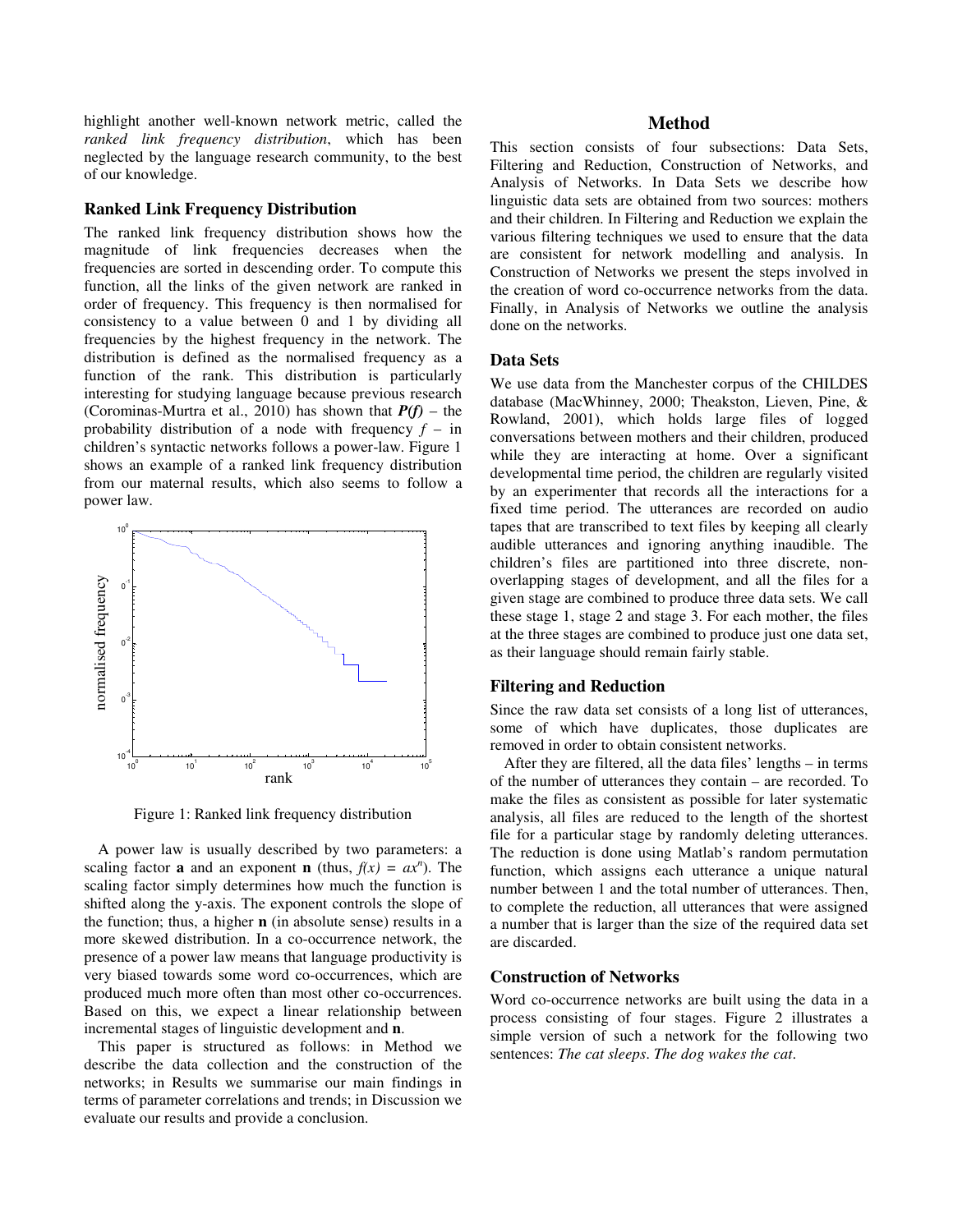

Figure 2: Simple word co-occurrence network

In the first stage, the utterances are split into overlapping pairs of adjacent words, such that each co-occurrence is represented by a single pair. For example, the first two pairs in this sentence are "For example" and "example the", when ignoring any punctuation marks. Also, single word utterances are kept unchanged because they become isolated nodes in the final network, if they do not appear in any pair elsewhere.

In stage two, the pairs are transformed into a corresponding network of nodes and links using a simple mapping: for every pair, insert a directed link from the first word to the second word. The network is represented as a list of nodes and links, where the nodes are trivially obtained by taking all words from the pairs, and removing duplicates.

However, this network is a multidigraph, i.e., there exist multiple links from a source to a target node, which is to be avoided if possible since it is difficult to process. Therefore, in stage three, the network is converted to a weighted digraph – with no parallel links – where the weight (frequency) of a link denotes the original number of links from the source to the target node in the multidigraph. This digraph is used in all of the analysis except for the calculation of two network parameters – the average geodesic length and the clustering coefficient – which require a simple graph, i.e., an unweighted, undirected graph with no self-loops.

Hence, for the final stage four, the weighted digraph is converted to a simple graph by erasing all link weights, converting all links from directed to undirected (and removing duplicates), and removing all self-loops.

#### **Analysis of Networks**

First, we compute the network parameters and then we follow an analysis process – from networks to conclusions – which has two branches.

The first branch is concerned with the average for a given source and stage, thereby ignoring the specifics of the individual children. For each parameter, the average value across the six children is calculated and a summary plot is produced.

The second branch of the analysis deals with correlations between mothers and children, for a given source and stage, thereby focusing on the details of the individual children. The process begins with a decision. If a single parameter is being analysed, the value of this parameter is used and the fitting step is by-passed. By contrast, if a function (i.e. the frequency distribution or the degree distribution) is being analysed, it is necessary to fit a best-fit curve to the data so that the parameters of the function can be used for further analysis. For both functions we use a power-law fit of the form  $f(x) = ax^n$  where **a** is the coefficient and **n** is the exponent. In the frequency distributions, **x** represents the rank and **f(x)** represents the normalised frequency for that rank. In the degree distributions, **x** represents the degree and **f(x)** represents the probability of a randomly chosen node with degree **x**.

Finally, the correlations between the parameters of the six children and those of their mothers are calculated.

#### **Results**

The results are presented in two parts. First we summarise the results obtained for the ranked link frequency distributions using summary plots of averages, and we briefly describe the other parameters that were obtained. Then, all the parameter correlations between the two sources are reported. At this point we would like to note that the quality of all best-fit functions in this research is checked by computing the correlation coefficient between the real data and the fitted function, in order to ensure the reliability of the results. For the degree distribution fits, all correlations are above 0.99, indicating an almost perfect power-law relationship in the data. For the frequency distribution fits, all correlations are above 0.92, which is still an excellent fit between data and fitted function.

After we calculated the node in-degree and out-degree distributions, we found that the first data point (representing in/out-degree 0) is far from a power-law fit due to its unique nature, and therefore regarded it as an additional parameter, which we called **p.** The reason for this behaviour is that the in/out-degree 0 nodes decrease as the network becomes increasingly connected.

#### **Summary Plots**

The summary plots for the parameters of the ranked link frequency distributions demonstrate their effectiveness in capturing linguistic development, and also show a much unexpected trend in one of the two parameters. For the mothers and for each stage of the children's development, we calculated the mean and the Standard Error of the Mean (SEM) of the six subjects, and plotted the results on two graphs (one for each parameter). The points on the graphs represent the mean and the vertical bars represent the SEM. The mothers' results are shown next to the children's stage 3 results for comparison. In Figure 3 we have shown parameter **a**, and in Figure 4 – parameter **n**. Note that whereas the children are steadily approaching their mothers in Figure 3, they diverge in Figure 4, but the mothers are exactly where we would have expected their children to be by linear extrapolation.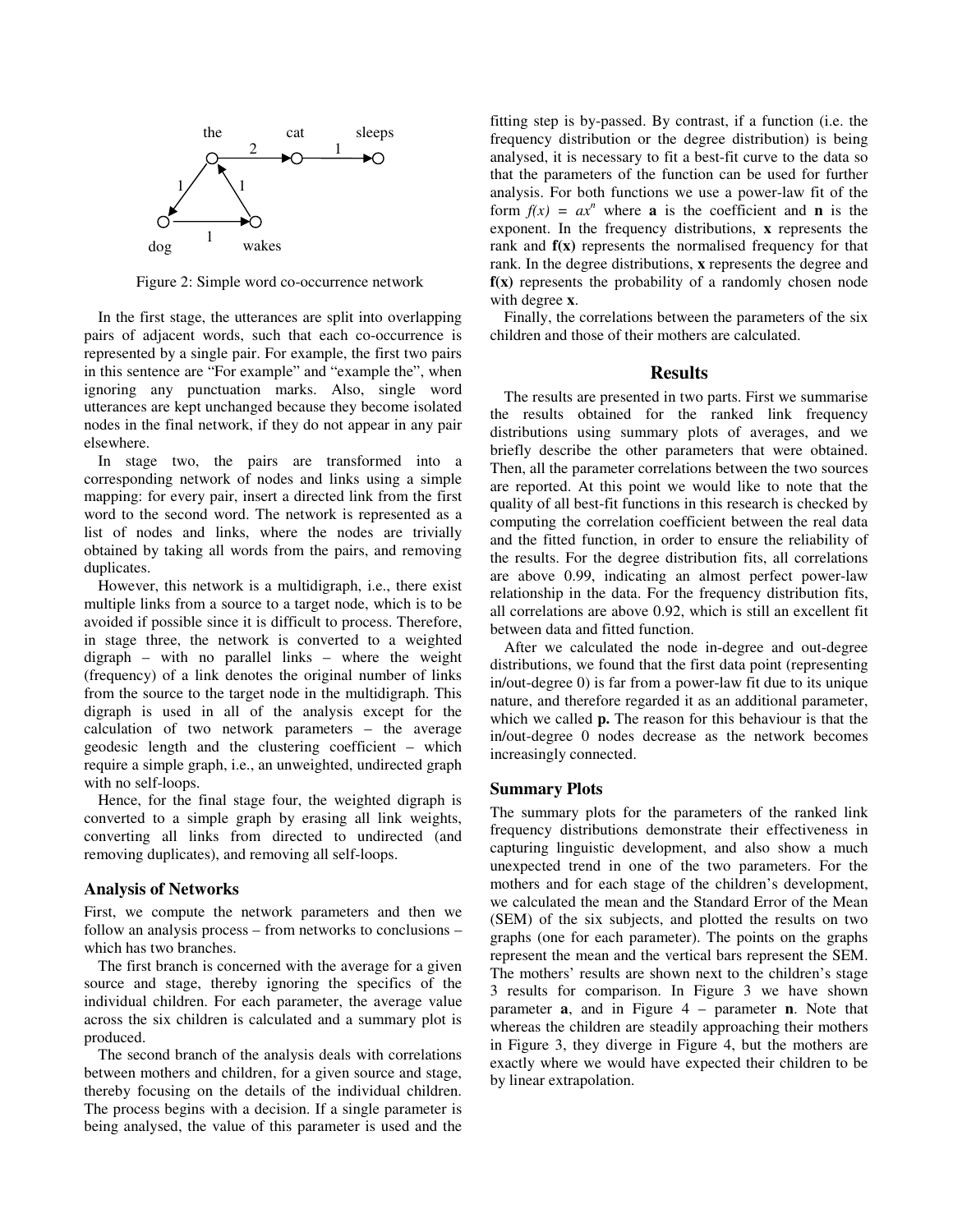

Figure 3: Summary plot for parameter **a** of the link frequency distributions



Figure 4: Summary plot for parameter **n** of the link frequency distributions

Inspection of each of the single network parameters on a summary plot (not shown), shows that **MLU**, **N, E**, **GCC**,  $\langle k \rangle$  and  $\bar{L}$  are behaving predictably with respect to the developmental stage of the children – the former five are increasing and *L* is decreasing because the networks are becoming more connected. On the other hand, *C* drops slightly in stage 3, suggesting that the children probably experimented with a wider variety of utterances, resulting in fewer word co-occurrence loops. This curvilinear function is interesting and is in line with what we have found for the **n** parameter of the ranked link frequency distribution.

By examining the in-degree and out-degree distribution parameters we observe a decrease in **p** and a small increase in **a**, but non-linear behaviour in **n**. However, the magnitude of these changes in parameter **n** is small. Also, the children appear to be close to the mothers with respect to all three degree distribution parameters. This leads us to believe that children in general produce utterances that are statistically similar to adults, in terms of the bias to particular word  $usage.<sup>1</sup>$ 

#### **Correlations**

1

The correlation coefficients between the parameters of the mothers and their corresponding children at stage 3 were calculated, in order for us to identify which parameters, if any, in the children resemble their mothers'. Table 2 reports the single network parameter correlations. Table 3 presents the correlations of parameters of the best-fit functions of the node in-degree and out-degree distributions. The correlations of parameters **a** and **n** of the best-fit functions of the ranked link frequency distributions are -.56 and .06, respectively. Overall, some of these correlations are moderate (0.30  $\le$  r  $\le$  0.50) or even strong (r  $\ge$  0.50), to use Cohen's (1988) criteria. However, given the small number of observations (6 child/mother pairs) and hence degree of freedom  $(n = 4)$ , none of these correlations are statistically significant.

Table 2: Single network parameter correlations between mothers and children

| MLU nodes links GCC <k> L</k>   |  |  |  |
|---------------------------------|--|--|--|
| .62 .39 -.02 .39 -.14 -.19 -.39 |  |  |  |

Table 3: Correlations of parameters of node degree distributions between mothers and children

|    | In-degree | Out-degree |     |    |  |  |  |
|----|-----------|------------|-----|----|--|--|--|
| D  | a         | р          | d   |    |  |  |  |
| 43 | 41        | .54        | .54 | 41 |  |  |  |

# **Discussion**

We begin this section by focusing on the ranked link frequency distributions in Figures 3 and 4. Clearly, coefficient **a** of the children is increasing in time in a linear fashion, converging to the mothers'. Here, **a** is the best-fit estimate of the top-ranked normalised frequency. Therefore, it should be close to 1, and the fact that it is increasing above 1 over the three stages implies that the best-fit is diverging from the data for the top-ranked frequency, in order to provide a better fit to the rest of the data. This

<sup>1</sup> The standard deviation of both mothers and children is significantly different from 0, for all 15 parameters under study. For 9 of the parameters, the SEM, and therefore, the variability of the children, is greater than that of the mothers. Specifically, for the more complex parameters (*L*, *C*, **n** (in-degree), **n** (out-degree), and **n** (frequency)), the children have a significantly higher variability compared to the mothers, and vice versa, for the more simple parameters (**MLU**, **N**, **E**, **GCC**), the mothers have higher variability. For the moderately complex parameters (*<k>*, **p** (indegree), **p** (out-degree), **a** (in-degree), **a** (out-degree), and **a** (frequency)), the children and the mothers have relatively similar variability.